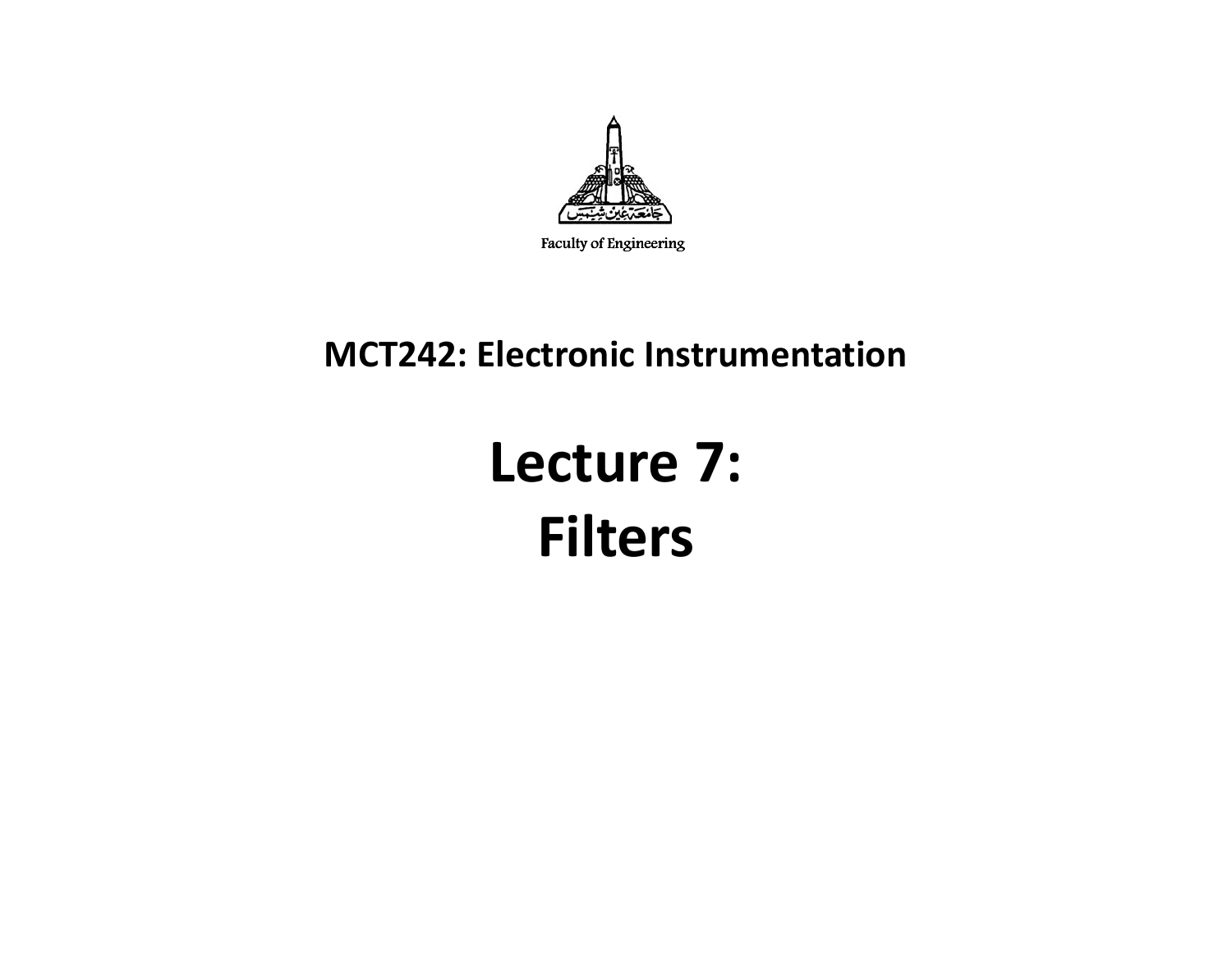### Overview

- Introduction to Passive and Active Filters
- Filter Categories
- $\bullet$ Butterworth/Chebyshev/Bessel Filters
- Poles and Multiple Stages
- Transfer Function
- Bode Plot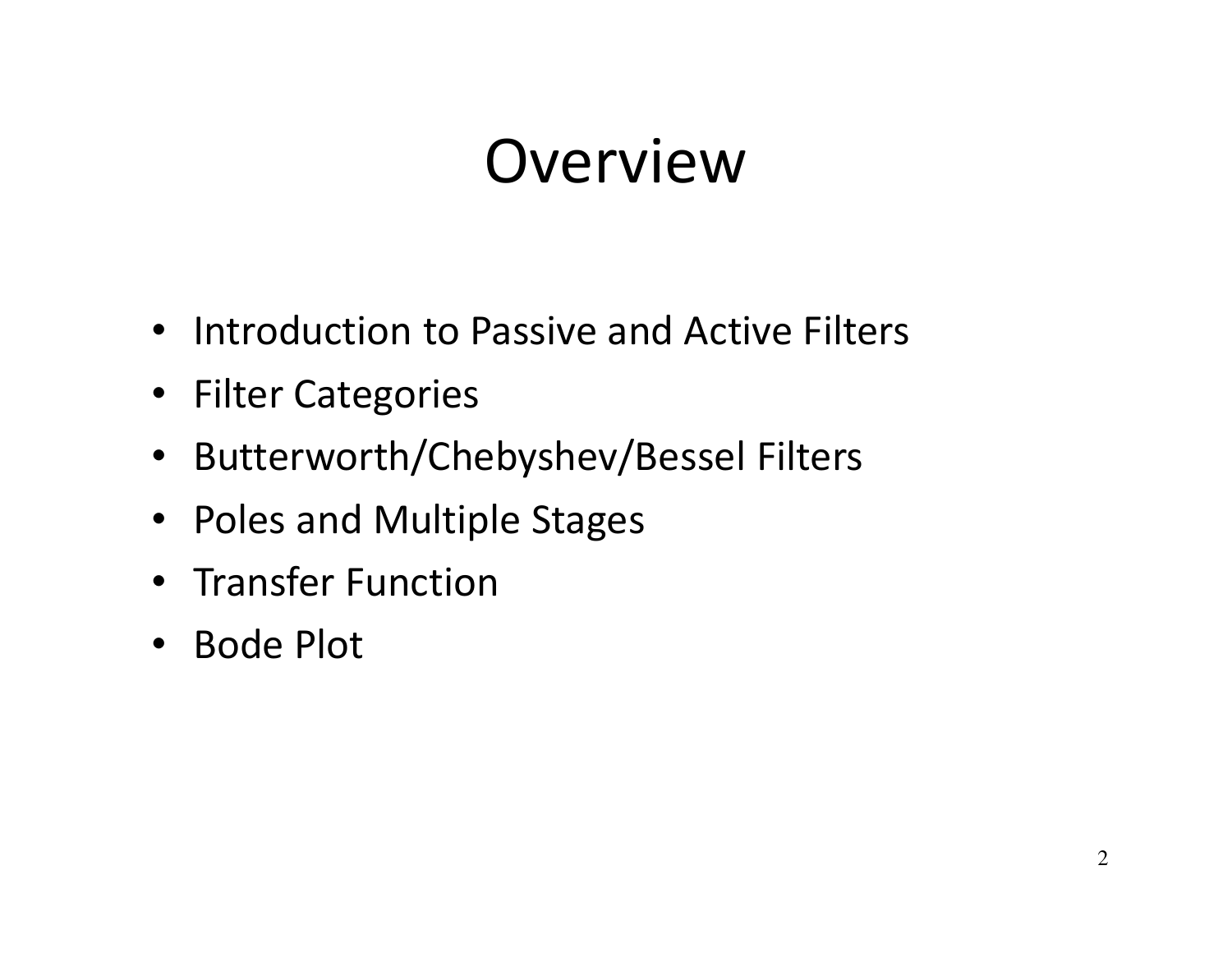# Definition

• <sup>A</sup>*filter* is a system that processes a signal in some desired fashion.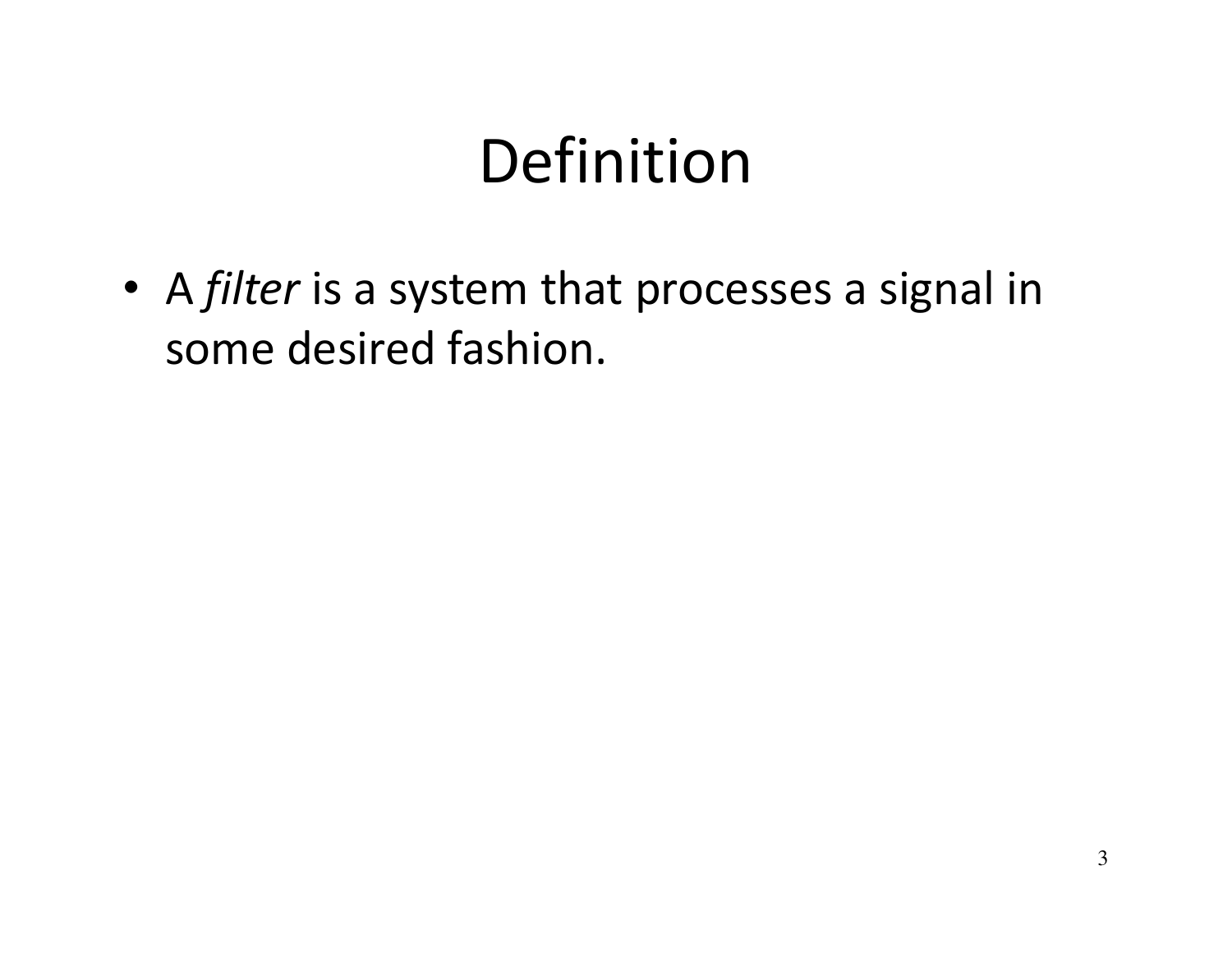# Types of Filters

- There are two broad categories of filters:
	- –An *analog filter* processes continuous-time signals
	- <sup>A</sup>*digital filter* processes discrete-time signals.
- They can also be categorized as
	- Passive filters
	- Active filters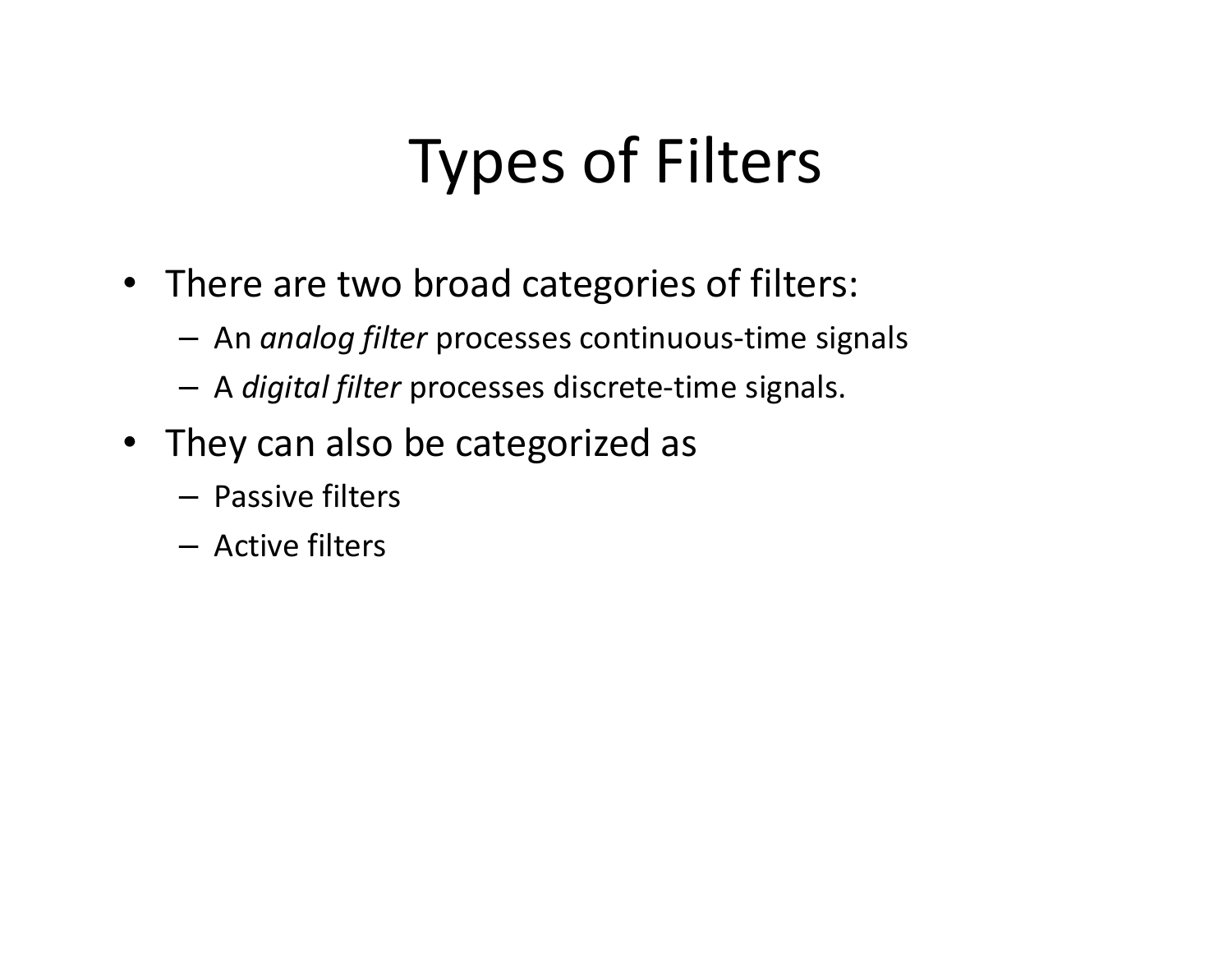# Passive Filters

- Made up of passive components resistors, capacitors and $\bullet$ inductors
- $\bullet$ No amplifying elements (- transistors, op-amps, etc)
- $\bullet$ No signal gain
- $\bullet$ 1<sup>st</sup> order - design is simple (just use standard equations to find resonant frequency of the circuit)
- 2<sup>nd</sup> order complex equations
- Require no power supplies
- $\bullet$ Not restricted by the bandwidth limitations of the op-amps
- Can be used at very high frequencies
- •Can handle larger current or voltage levels than active devices
- $\bullet$ Buffer amplifiers might be required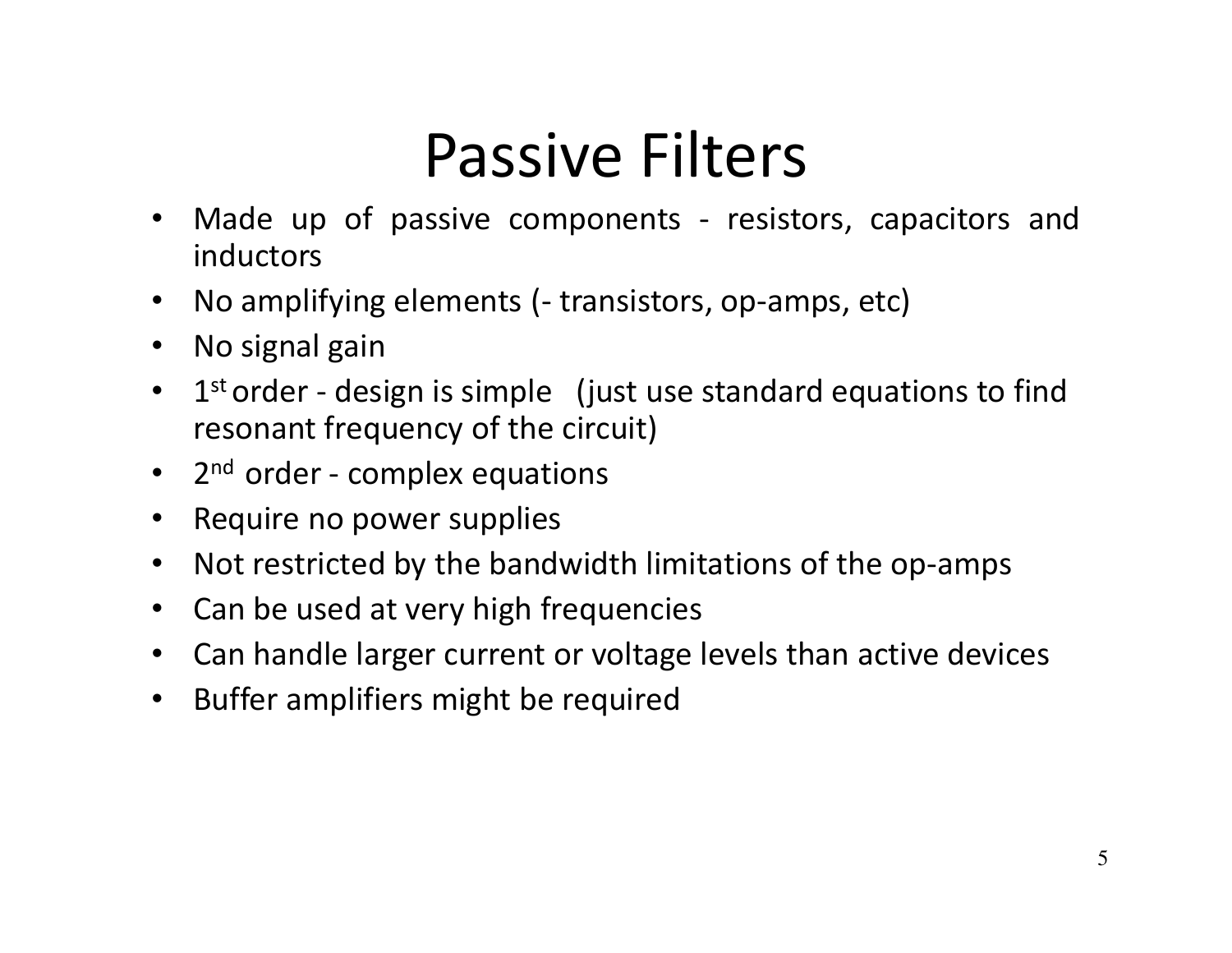### Passive elements : Inductor BIG PROBLEM!

- High accuracy (1% or 2%), small physical size, or large inductance values are required
- Standard values of inductors are not very closely spaced
- $\bullet$  Difficult to find an off-the-shelf inductor within 10% of any arbitrary value
- Adjustable inductors are used
- $\bullet$  Tuning such inductors to the required values is timeconsuming and expensive for larger quantities of filters
- Inductors are often prohibitively expensive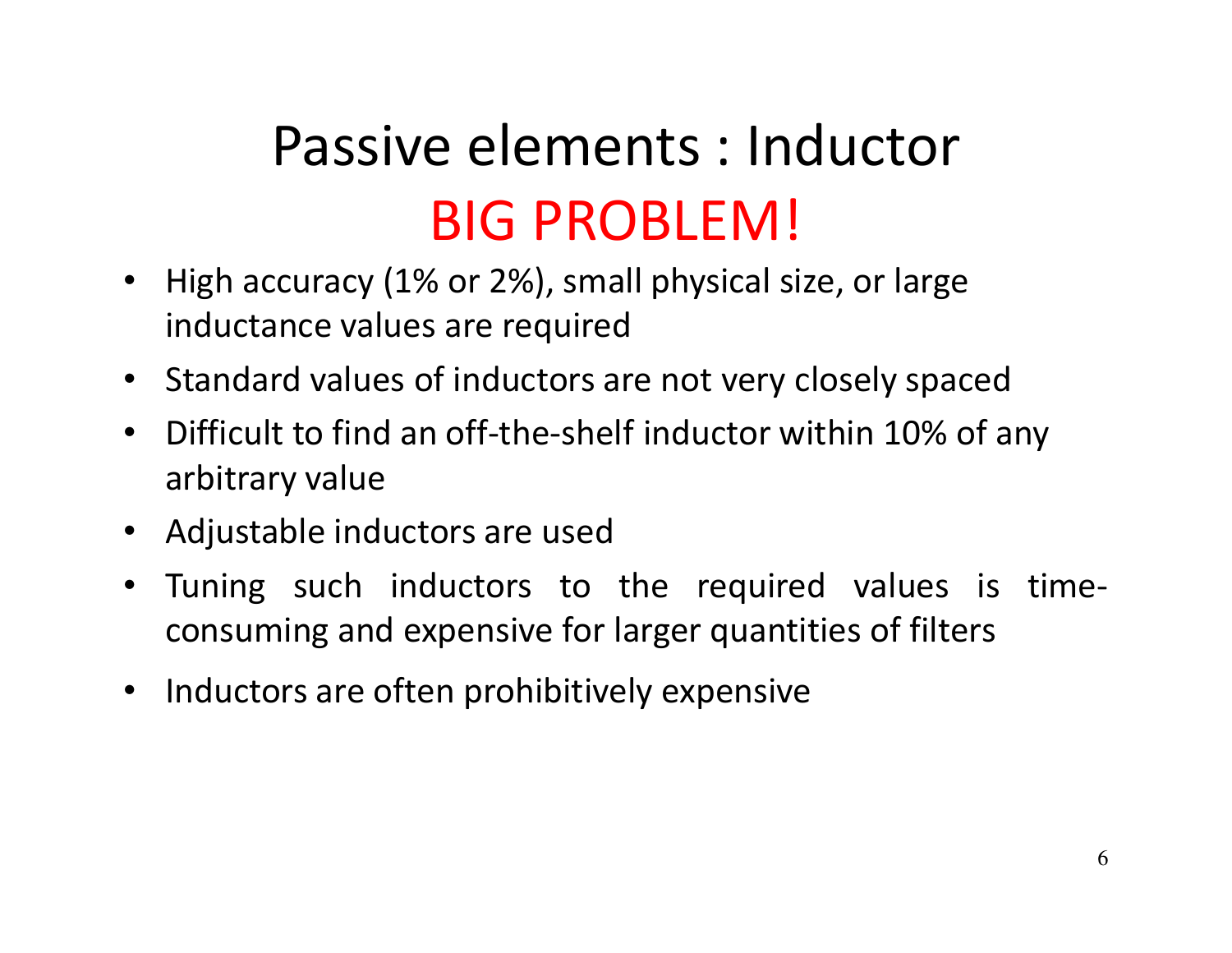# Active Filters

- No inductors
- $\bullet$ Made up of op-amps, resistors and capacitors
- Provides virtually any arbitrary gain
- Generally easier to design
- $\bullet$  High input impedance prevents excessive loading of the driving source
- $\bullet$  Low output impedance prevents the filter from beingaffected by the load
- At high frequencies is limited by the gain-bandwidth of the op-amps
- Easy to adjust over a wide frequency range without altering the desired response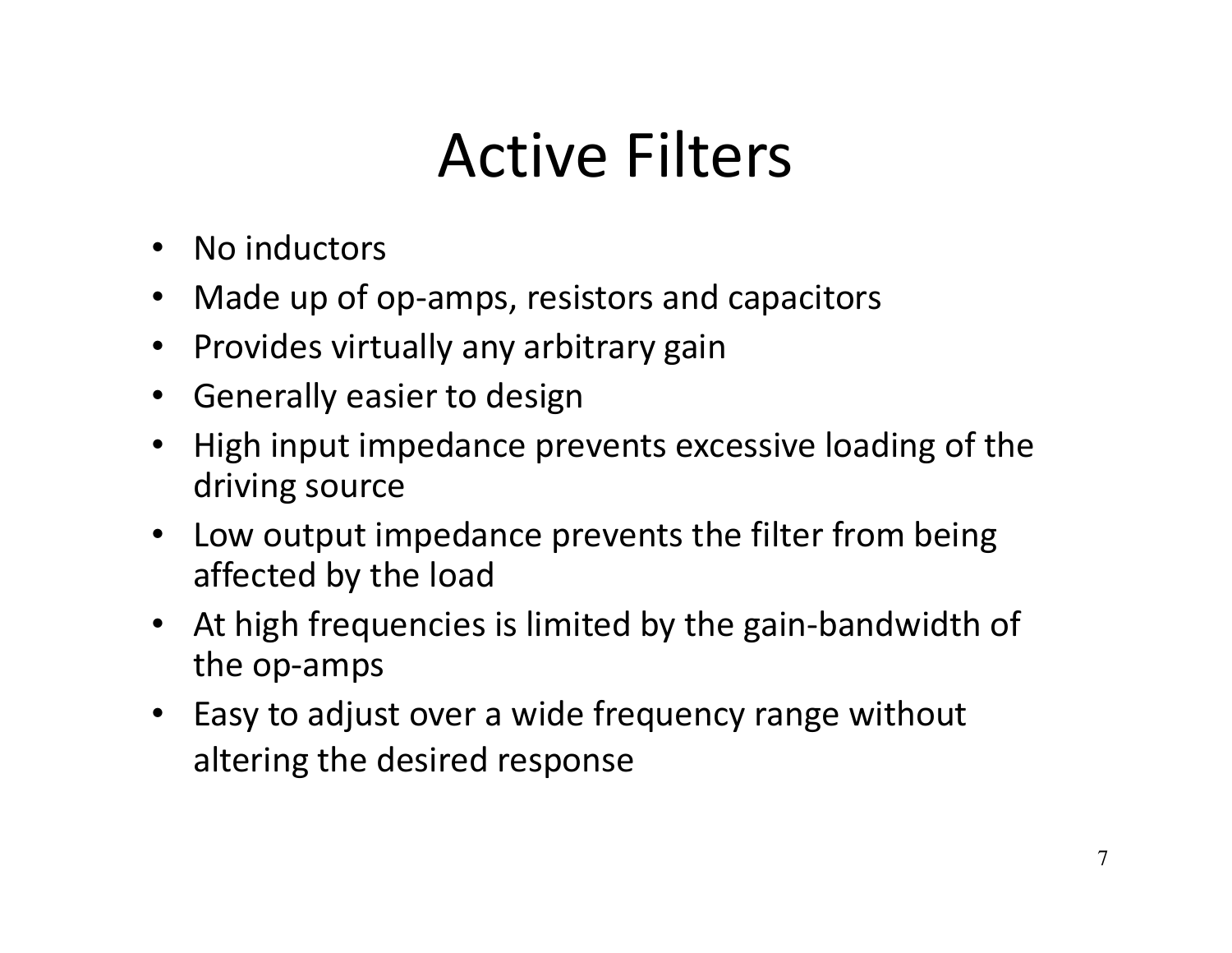### Analog Filter Response (Bode Plot)



Ideal "brick wall" filter extending the Practical filter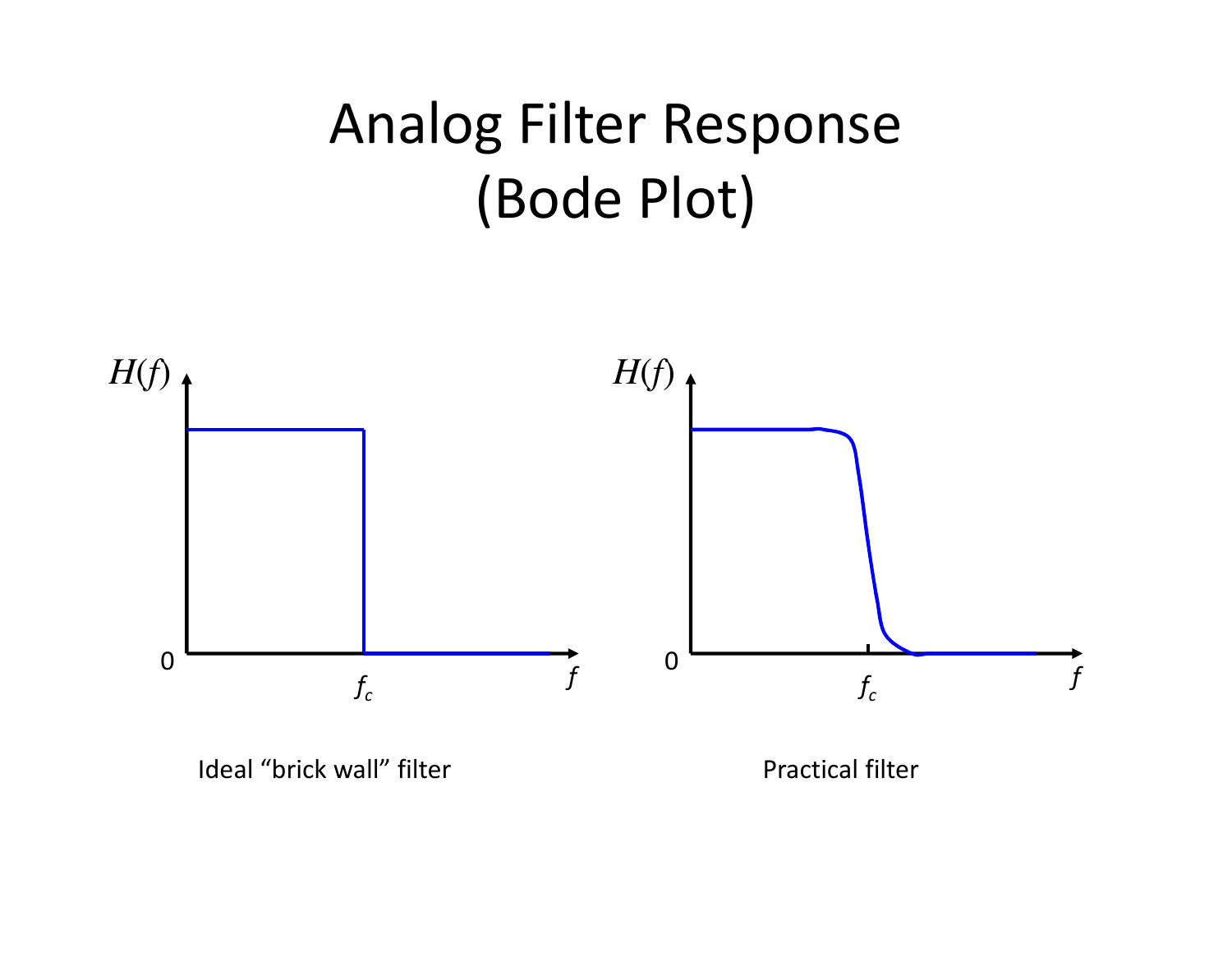### Categories of Filters

#### *Low Pass Filters (LPF)*:

pass all frequencies from dc up to the upper cutoff frequency.



Low-pass response

#### *High Pass Filters (HPF)*:

pass all frequencies that are above its lower cutoff frequency

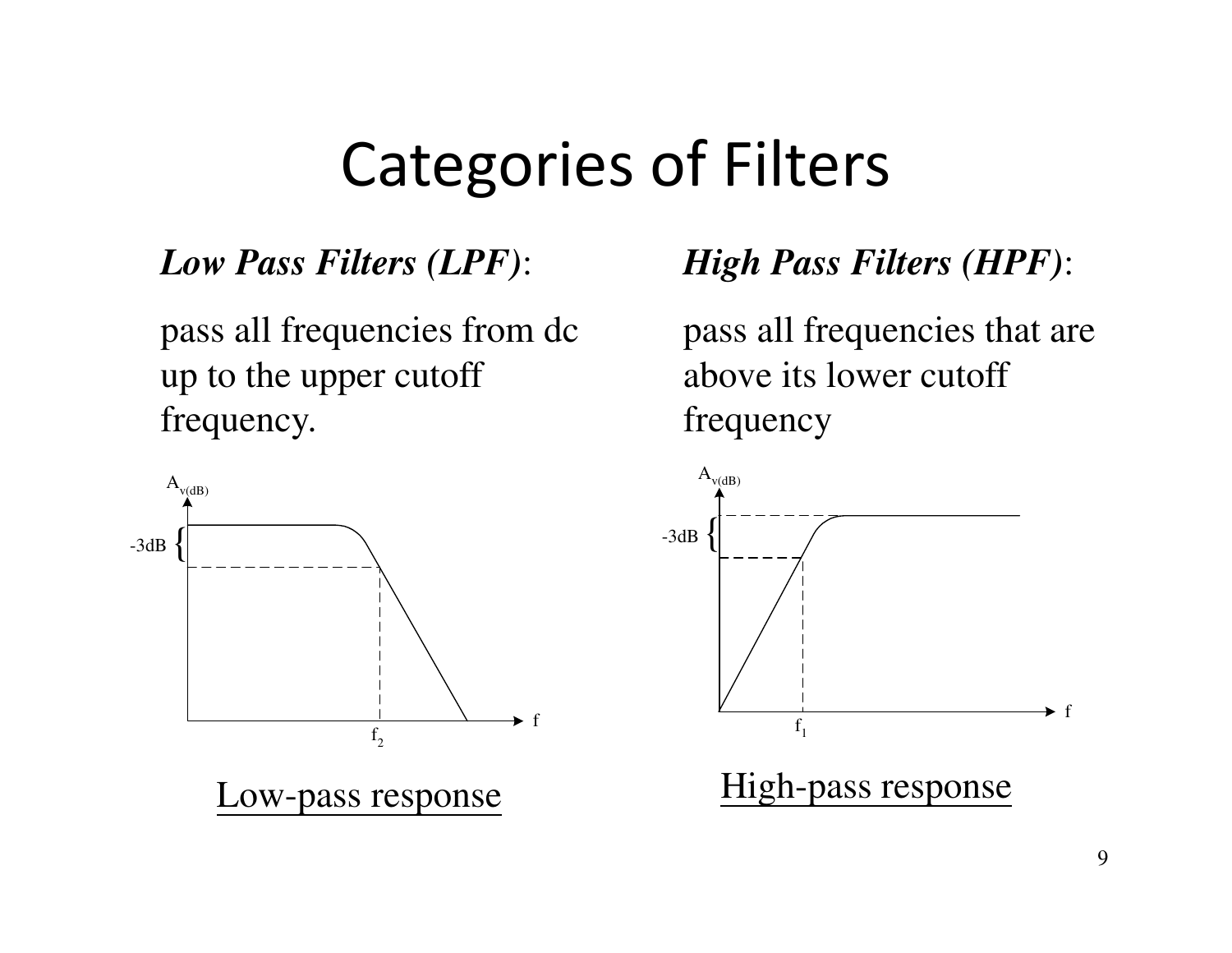# Categories of Filters

#### *Band Pass Filters*:

pass only the frequencies that fall between its values of the lower and upper cutoff frequencies.



Band Pass Response

#### *Band Stop (Notch) Filters*:

eliminate all signals within the stop band while passing all frequencies outside this band.

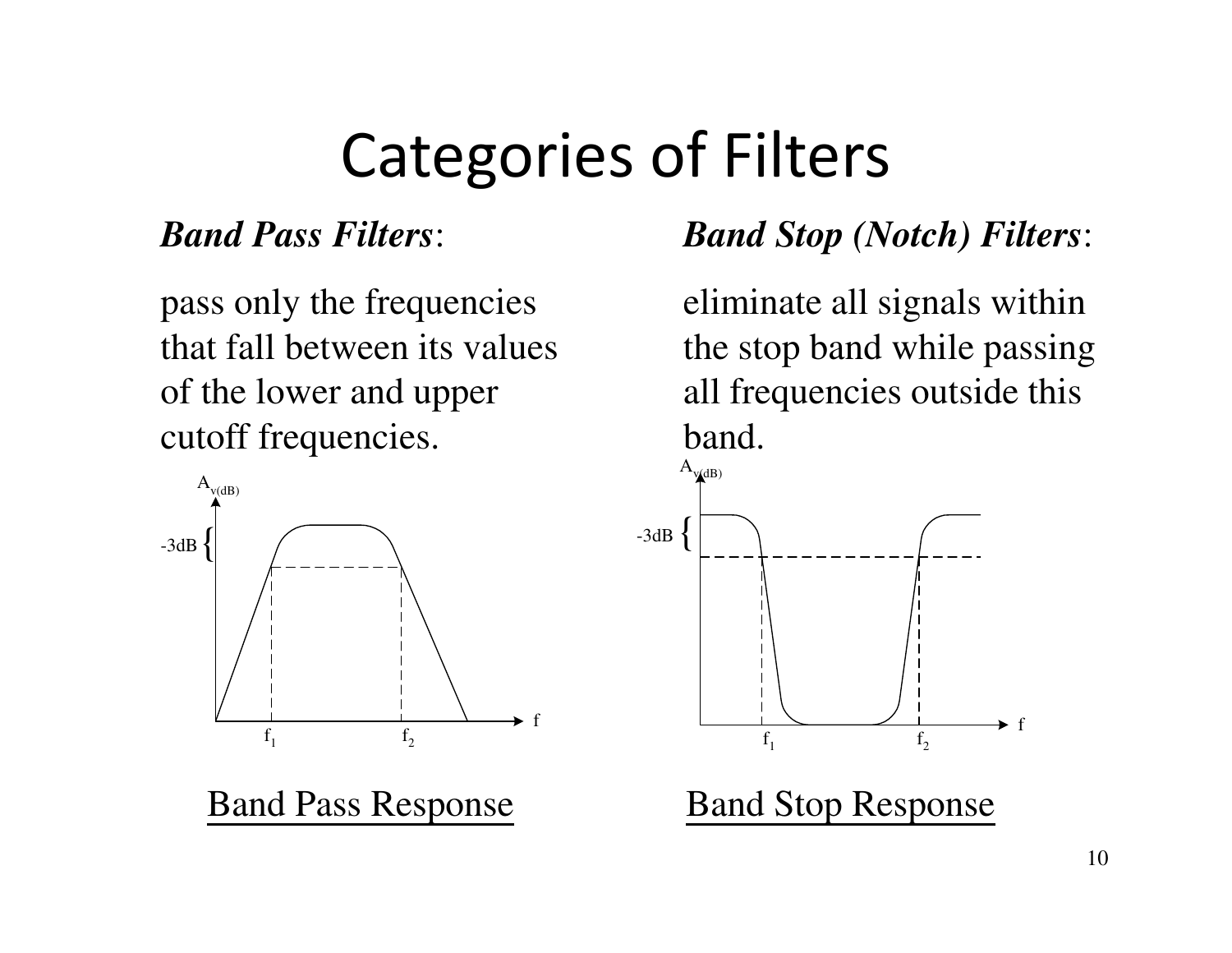

$$
H(j\omega) = \frac{V_o(j\omega)}{V_i(j\omega)}
$$

$$
|H| = \sqrt{\text{Re}(H)^2 + \text{Im}(H)^2}
$$

$$
H = \text{Re}(H) + j\text{Im}(H)
$$

$$
\angle H = \tan^{-1}\left(\frac{\text{Im}(H)}{\text{Re}(H)}\right)
$$

$$
\text{Re}(H) \succ 0
$$

$$
\angle H = 180^\circ + \tan^{-1} \left( \frac{\text{Im}(H)}{\text{Re}(H)} \right) \text{Re}(H) \prec 0
$$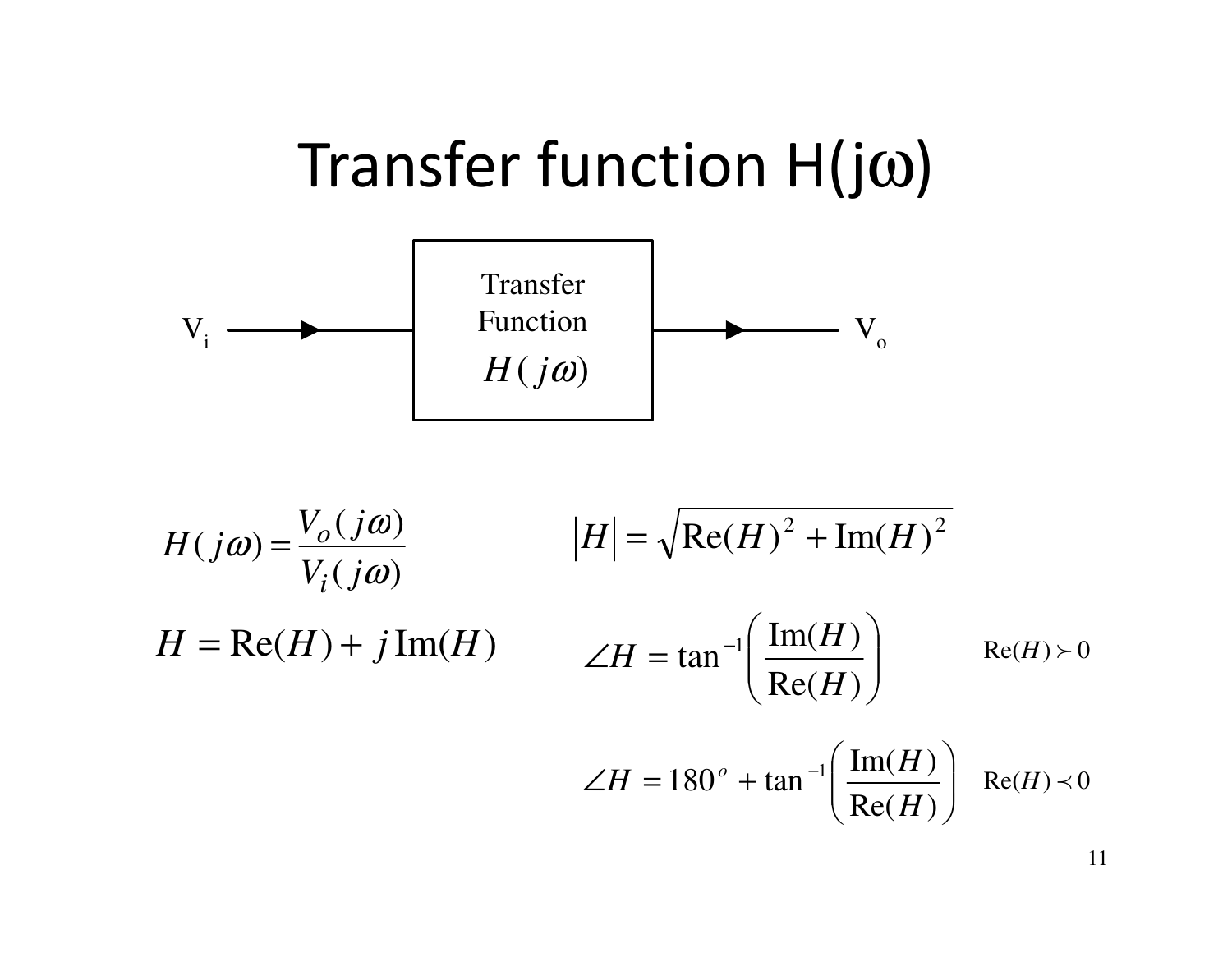### Frequency transfer function of filter  $\bm{\mathsf{H}}(\mathsf{j}\omega)$

 $\left|H(j\omega)\right|=0$   $f>f_o$  $\left|H(j\omega)\right|=1$   $f < f_o$  $(j\omega) = 0$   $f >$ (I) Low - Pass Filter

 $\left|H(j\omega)\right|=1$   $f>f_o$  $\left|H(j\omega)\right|=0$   $f < f_o$  $(j\omega)$  = 1 f > (II) High - Pass Filter

 $|H(j\omega)| = 1$   $f < f_L$  and  $f > f_L$  $\left| H(j\omega) \right| = 0$   $f_L < f < f_H$ (IV) Band -Stop (Notch) Filter  $L$  and  $J$  /  $J$   $H$  $\omega$  $=$   $1$   $t < t$ , and  $t >$ 

has a specific <sup>p</sup>hase response  $|H(j\omega)| = 1$  for all f (V) All- Pass (or phase -shift) Filter

 $L$  and  $J \times J$   $H$  $H(j\omega) = 1$   $f_L < f < f_H$  $H(j\omega) = 0$  *f* < *f<sub>L</sub>* and *f* > *f*  $(j\omega)$  = 0  $f < f_L$  and  $f >$ (III) Band - Pass Filter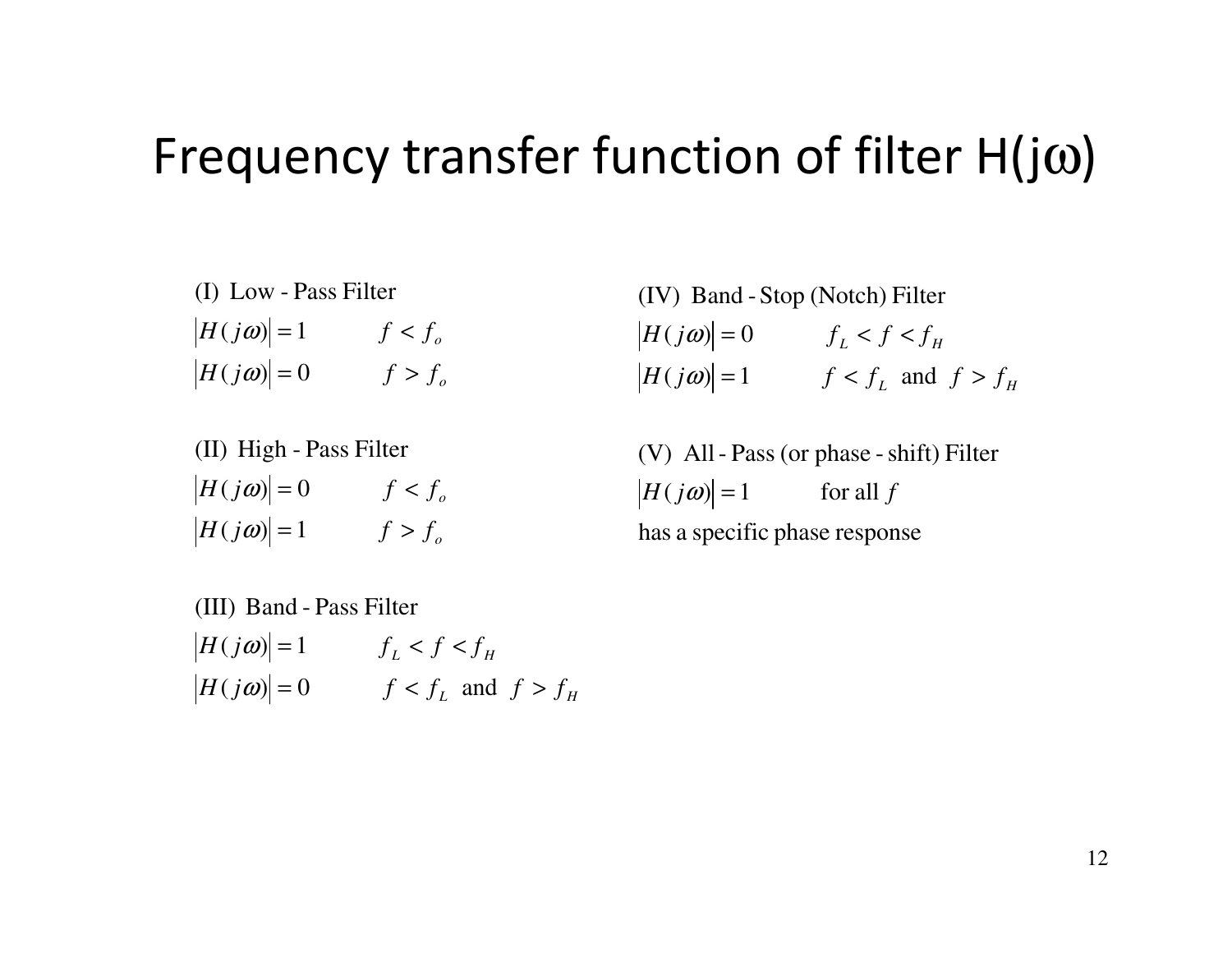### Bode Plots

• Bode plots are important when considering the frequency response characteristics of amplifiers. They plot the magnitude or phase of a transfer function in dB versus frequency.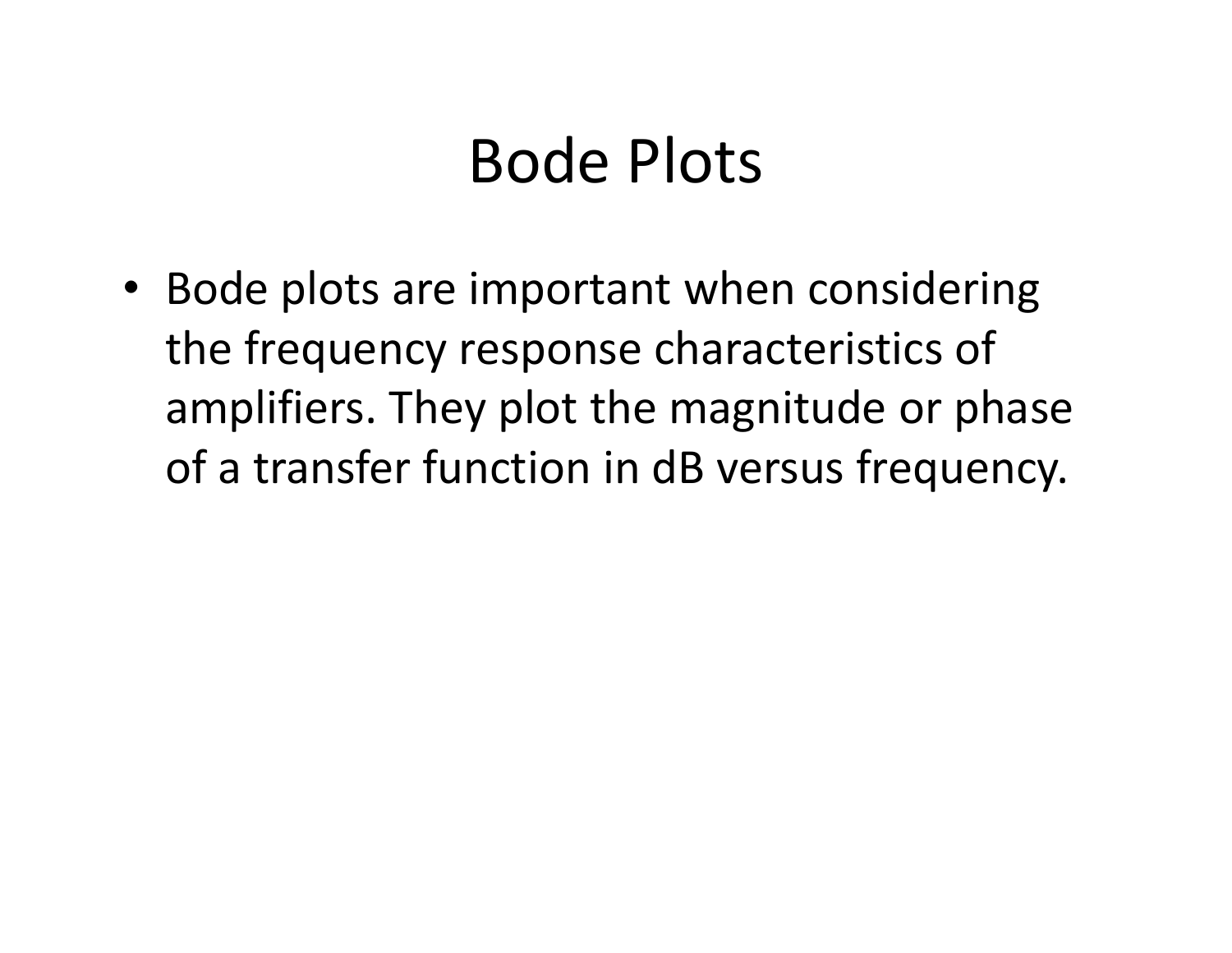### Poles & Zeros of the transfer function

- pole—value of *s* where the denominator goes to zero.
- zero—value of s where the numerator goes to zero.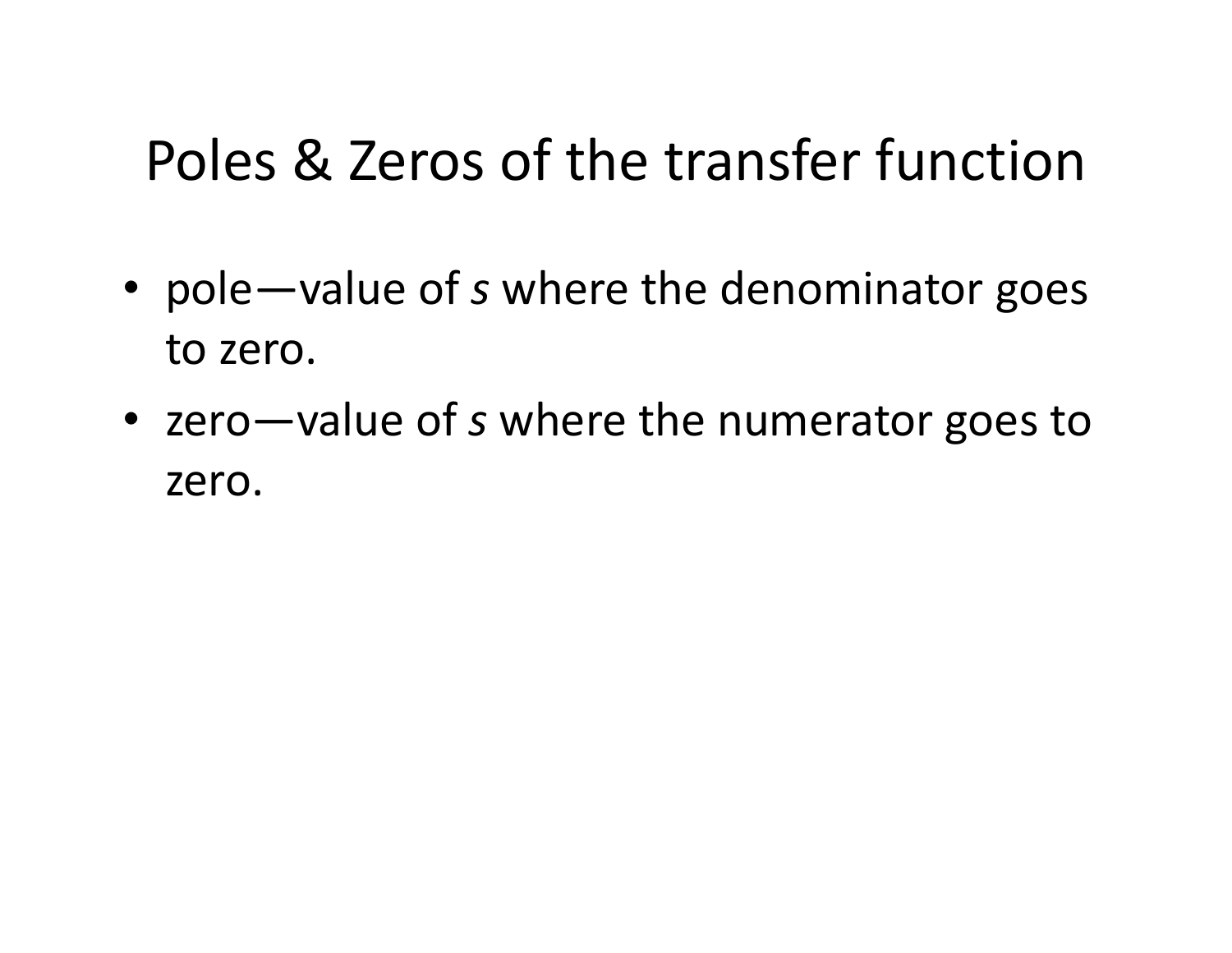### Passive Single-Pole LPF



or

$$
H(s) = \frac{\omega_0}{s + \omega_0}
$$

where

$$
s=j\omega
$$

$$
\phi(\omega) = -\tan^{-1}\left(\frac{\omega}{\omega_0}\right)
$$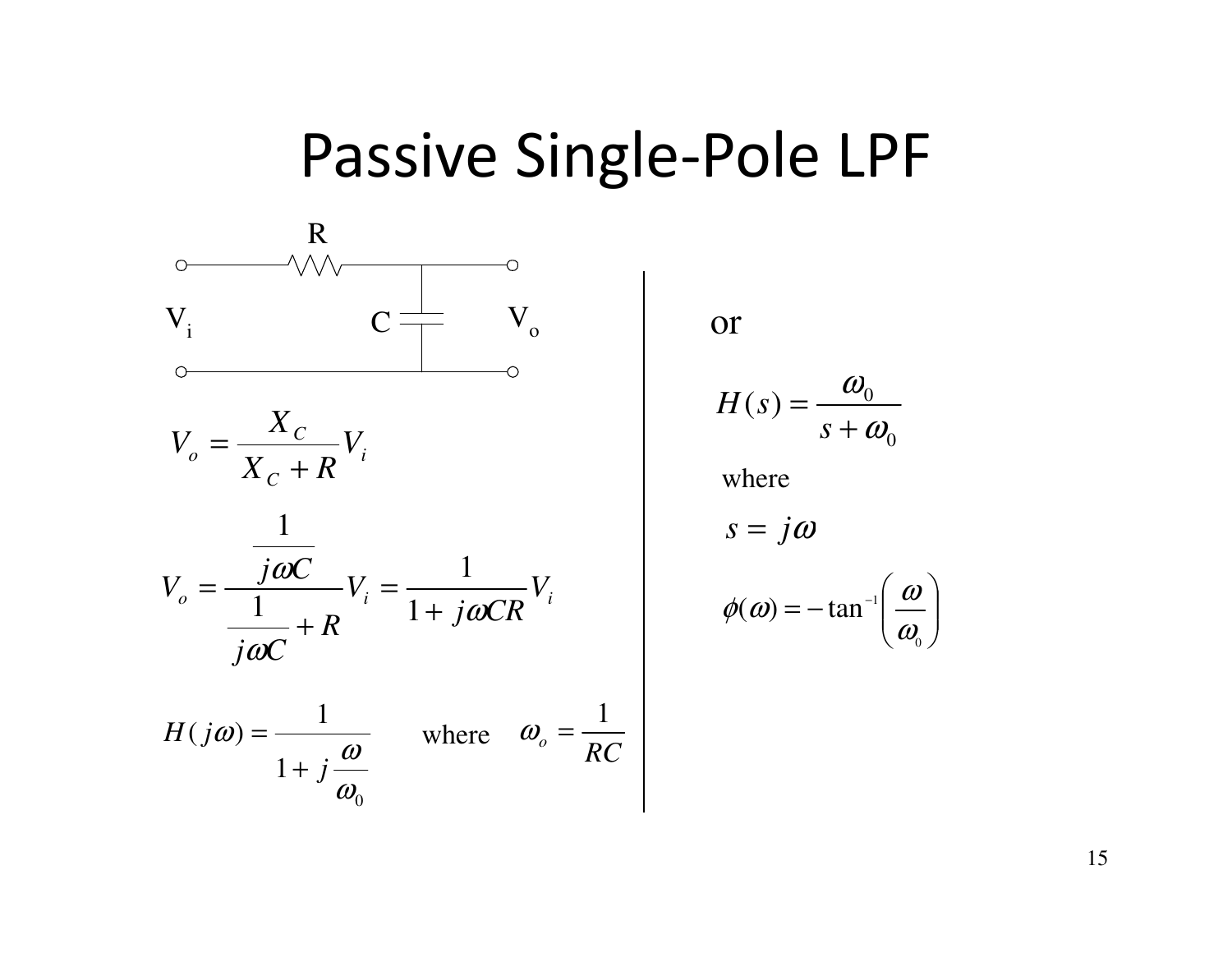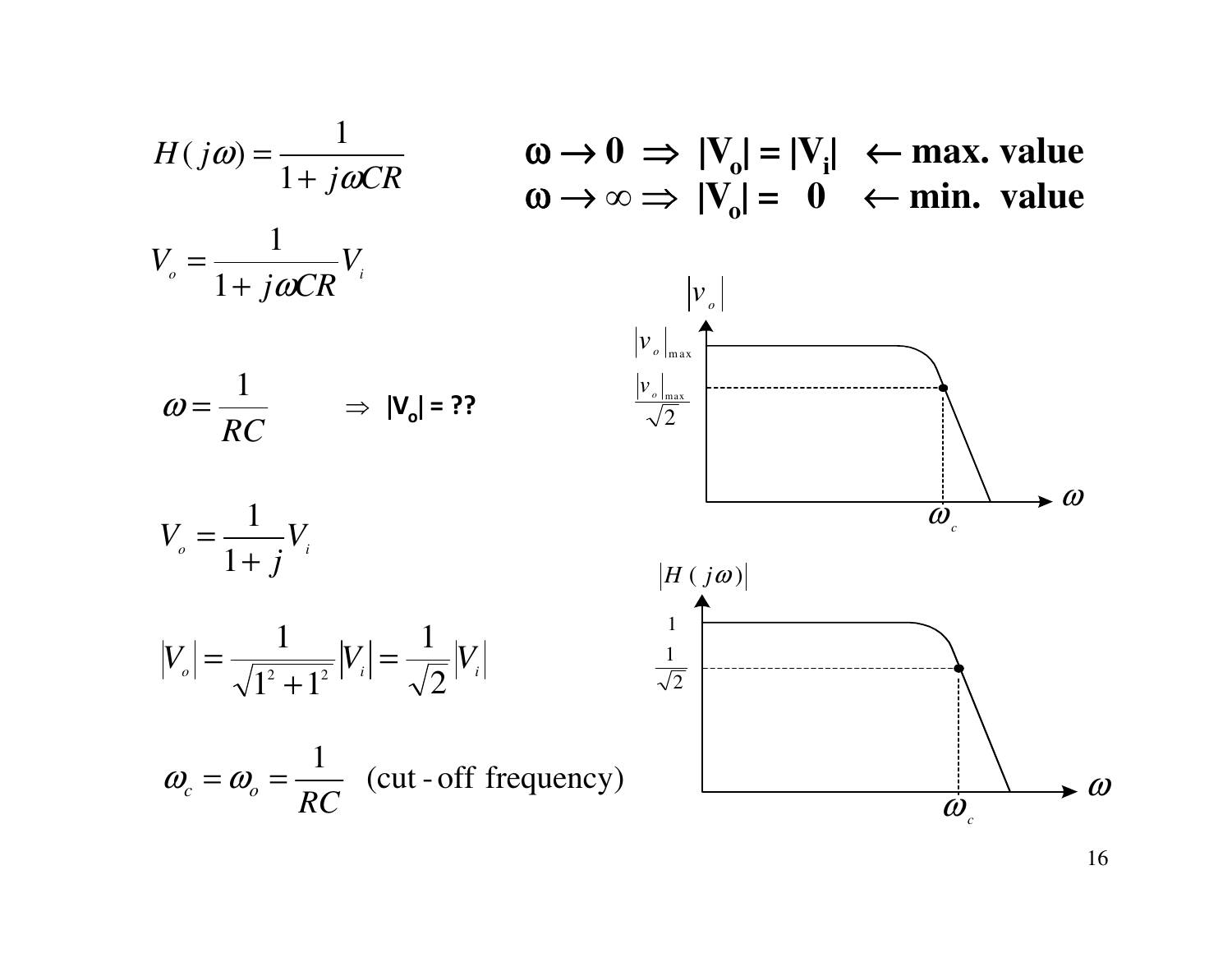### Bode Plot (single pole)









$$
|H(j\omega)|_{\text{dB}} = 20\log_{10}|H(j\omega)| = 20\log_{10}\left(1/\sqrt{1+\left(\frac{\omega}{\omega_o}\right)^2}\right)
$$

For  $\omega > \omega_{\rm o}$ 

$$
\big|H(j\boldsymbol{\omega})\big|_{\scriptscriptstyle dB}\thickapprox-20\log_{10}\!\!\left(\frac{\boldsymbol{\omega}}{\boldsymbol{\omega}_{_{\!o}}}\right)
$$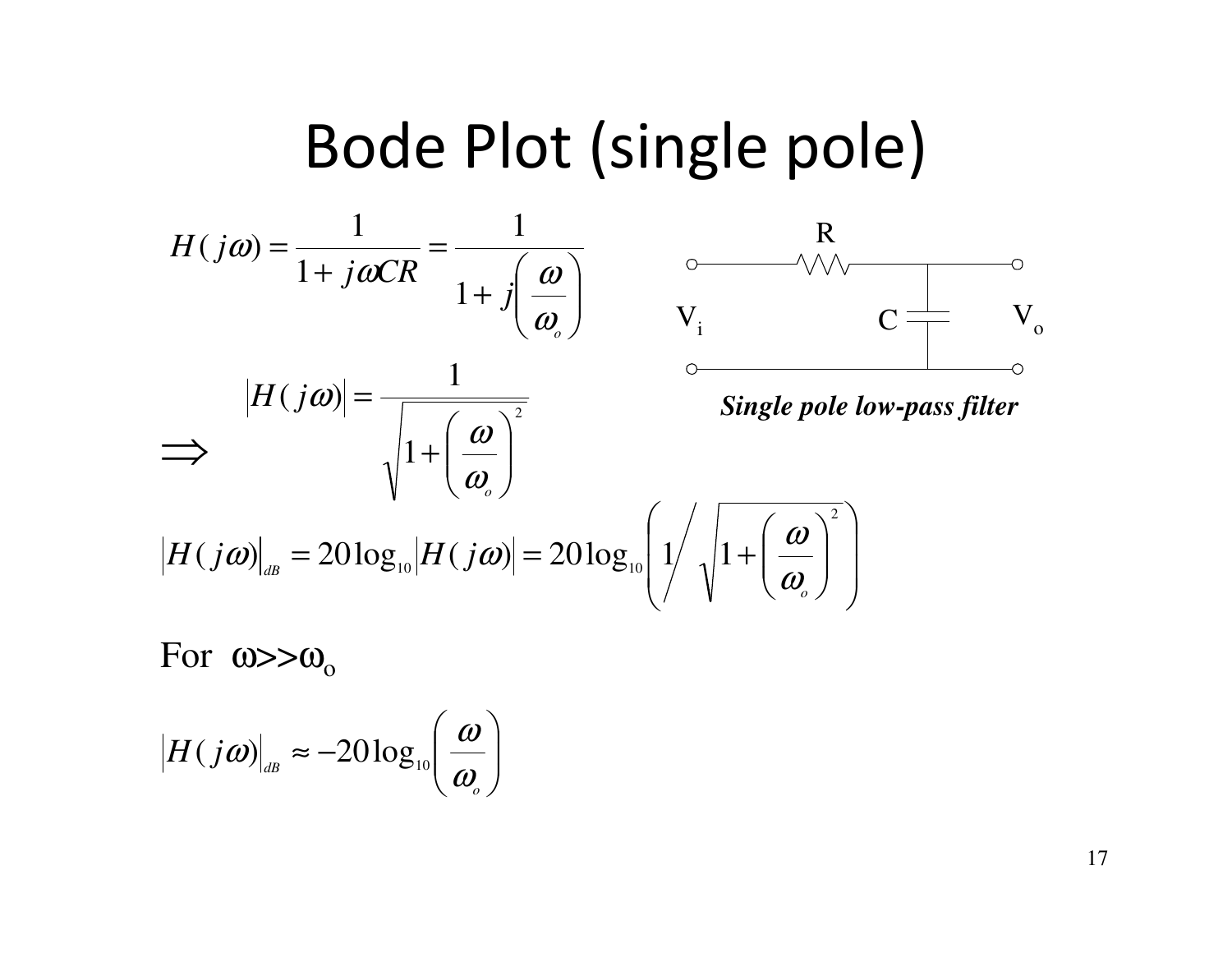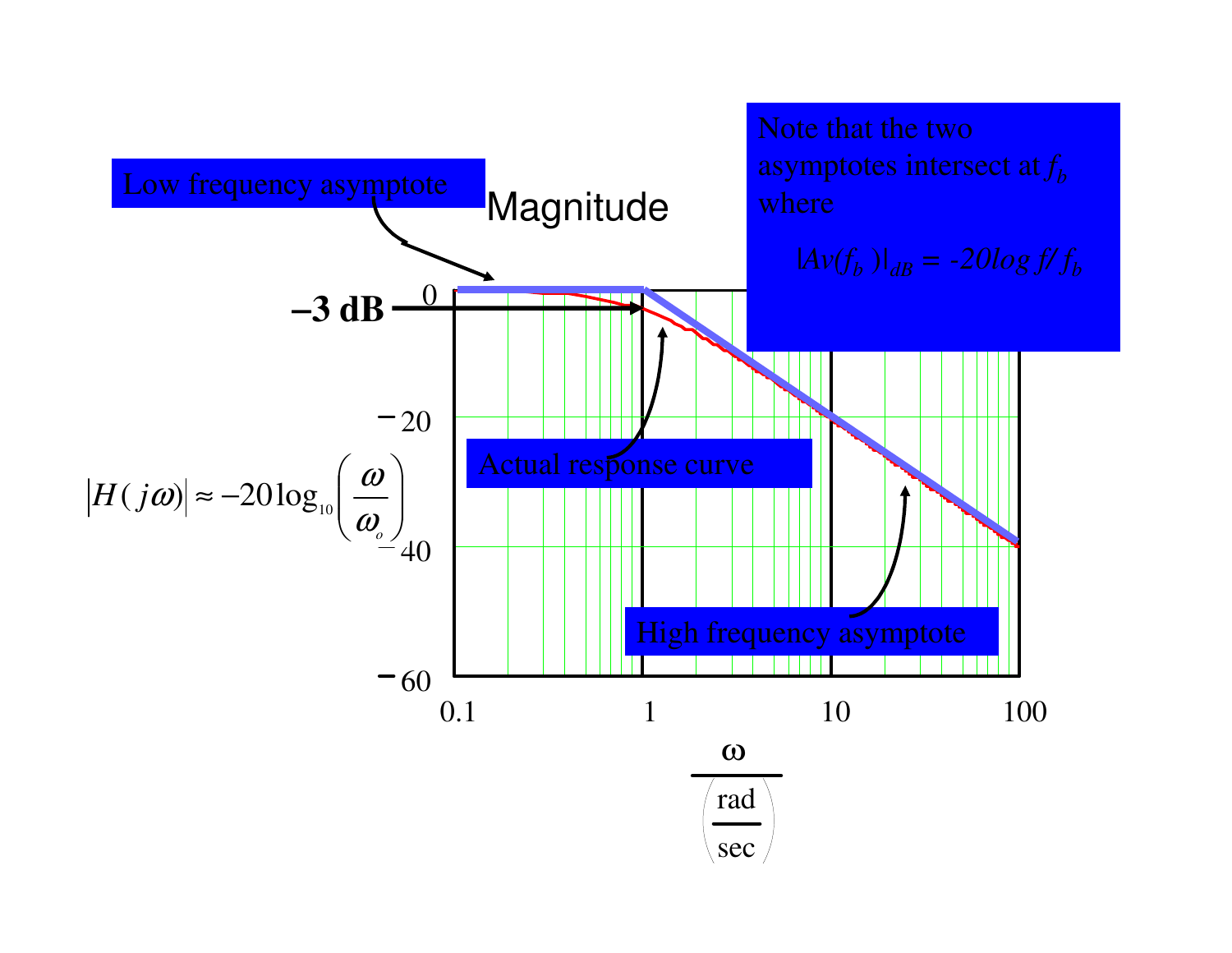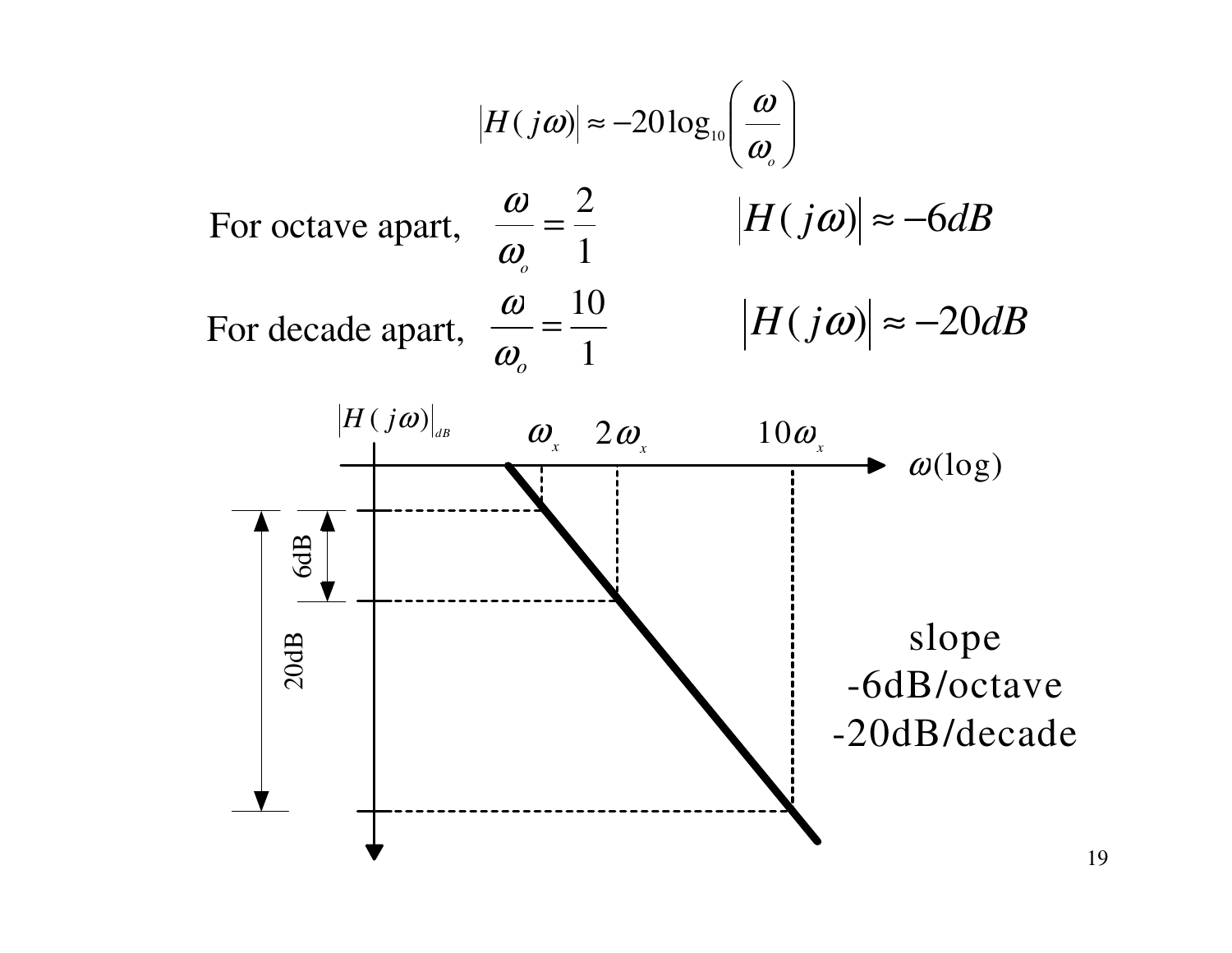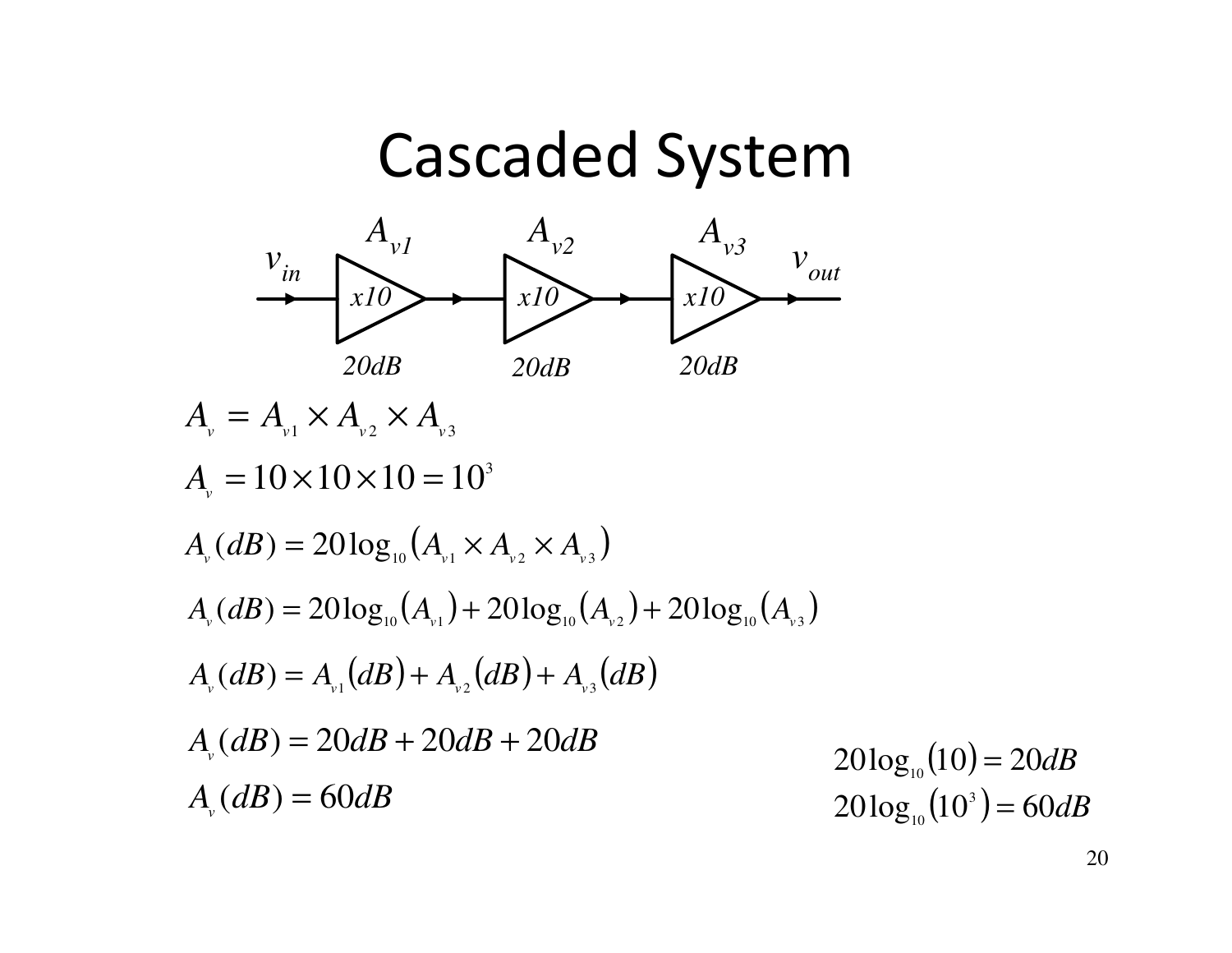### Bode plot (Two-pole)



$$
|H(j\omega)| = 20\log_{10}\left\{\frac{1}{\sqrt{1+\left(\frac{\omega}{\omega_{01}}\right)^2}\sqrt{1+\left(\frac{\omega}{\omega_{02}}\right)^2}}\right\}
$$